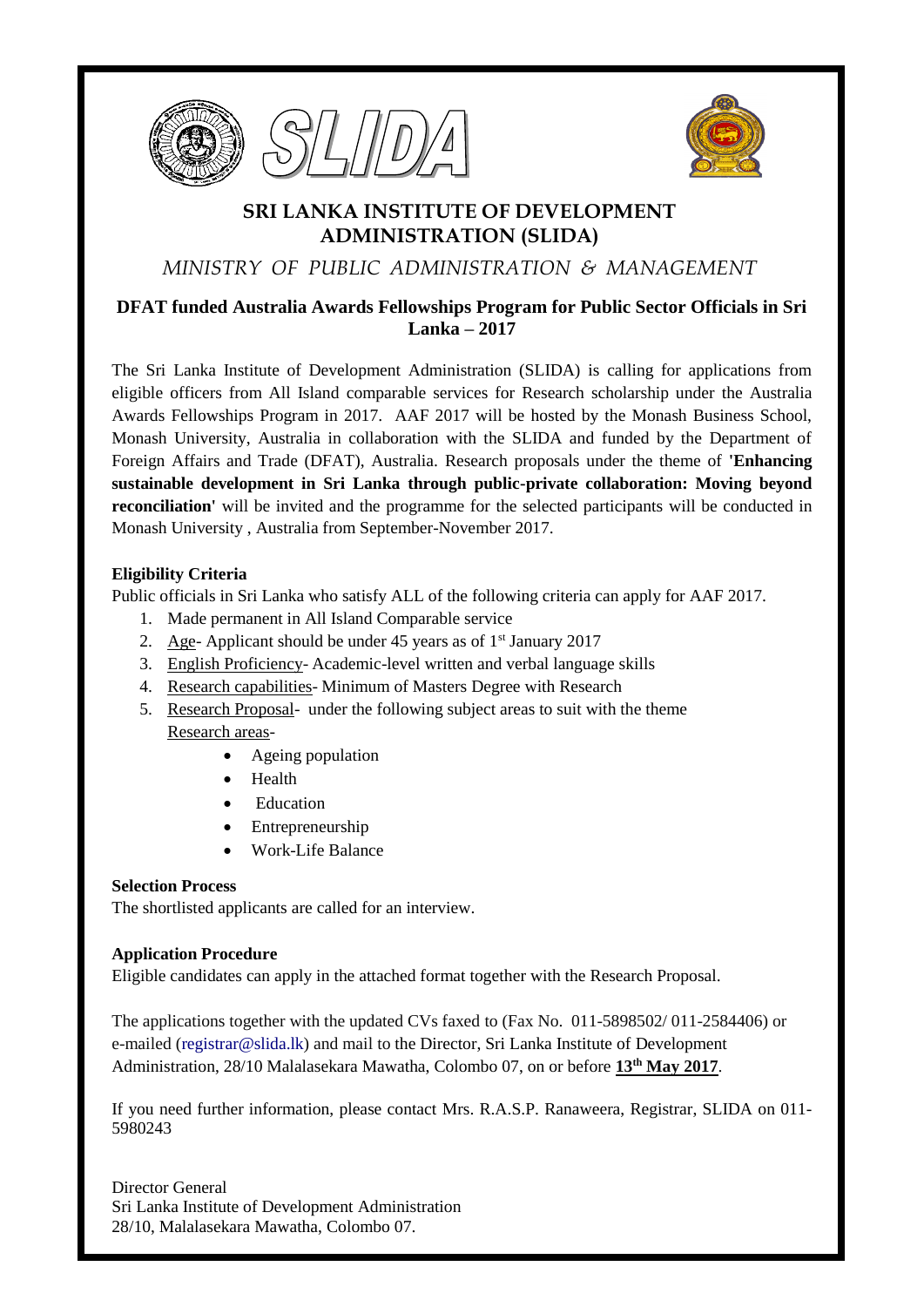# **Application Form for Australia Awards Fellowship Round 17 - "Enhancing Sustainable Development in Sri Lanka through Public-Private Collaboration: Moving Beyond Reconciliation"**

| 1.                                      |                                                                                                                                         |
|-----------------------------------------|-----------------------------------------------------------------------------------------------------------------------------------------|
| 2.                                      |                                                                                                                                         |
|                                         |                                                                                                                                         |
| c)                                      |                                                                                                                                         |
|                                         |                                                                                                                                         |
| d) Contact Telephone No:                |                                                                                                                                         |
|                                         | 2. Residence:                                                                                                                           |
|                                         |                                                                                                                                         |
| f) $E$ mail:                            |                                                                                                                                         |
|                                         |                                                                                                                                         |
|                                         |                                                                                                                                         |
|                                         |                                                                                                                                         |
| 5. Have you been confirmed in the post: |                                                                                                                                         |
|                                         | (a) Date of birth: $\ldots$ $\ldots$ $\ldots$ $\ldots$ $\ldots$ $\ldots$ $\ldots$ $\ldots$ $\ldots$ $\ldots$ $\ldots$ $\ldots$ $\ldots$ |
|                                         |                                                                                                                                         |
|                                         |                                                                                                                                         |

### 6. (a). **Particulars of Educational Qualifications:**

| <b>Examination</b> | <b>Institution</b> | Year | Subject |
|--------------------|--------------------|------|---------|
|                    |                    |      |         |
|                    |                    |      |         |
|                    |                    |      |         |
|                    |                    |      |         |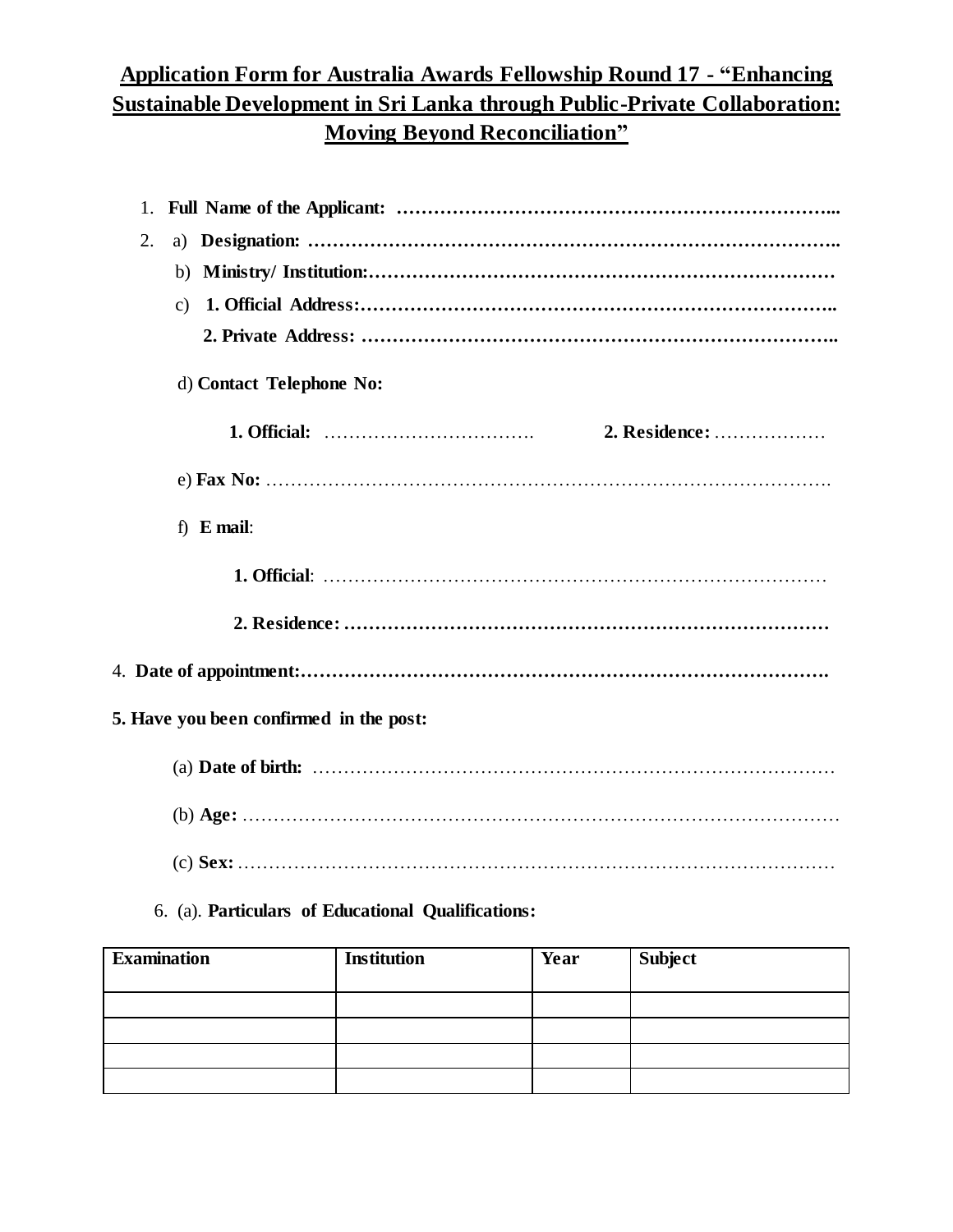(b). **Proficiency in English (Highest Qualification Obtained):**  ………………………………………………………………………………………………… ………………………………………………………………………………………………… **7. Research Capabilities:** (a) Degree with Research: …………………………….......………………………………….. ………………………………………………………………………………………………….. ………………………………………………………………………………………………….. **8. (a). Particulars of Previous Experience:** ………………………………………………………………………………………………… ………………………………………………………………………………………………… ………………………………………………………………………………………………… (b). **Present Responsibilities:** ………………………………………………………………. (c). **Relevancy of the Programme to present duties** ………………………………………………………………………………………………… …………………………………………………………………………………………………

#### 9. **Have you obtained training abroad, attended seminars, workshops etc. previously?**

| No. | Programme | Period & Year | <b>Country</b> |
|-----|-----------|---------------|----------------|
|     |           |               |                |
|     |           |               |                |
|     |           |               |                |
|     |           |               |                |
|     |           |               |                |
|     |           |               |                |
|     |           |               |                |
|     |           |               |                |